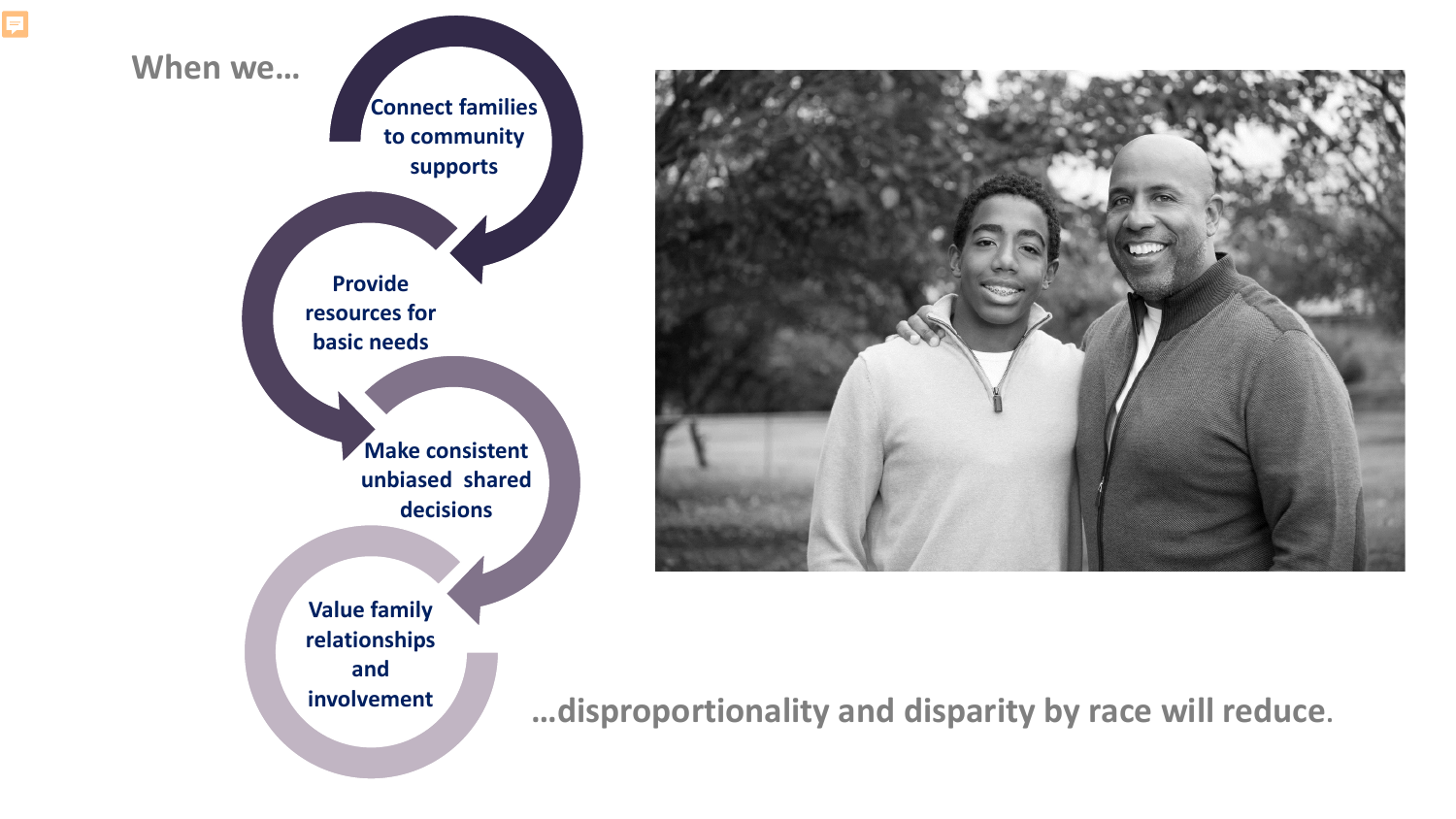### **Disparity Indices**

**Decision Point Comparison as an Index**



Black/African American children are reported at a rate 3.4 times higher than their percentage in the general population.



### Latinx children are underrepresented at reported.



Racial Disparity Indices compare the percentage of children who experience an event (reported, entered, reunified, adopted) to the percentage by race of the preceding event. That is, % reported : % in the general population; % entered : % reported; % reunified/adopted/adulthood : % entered.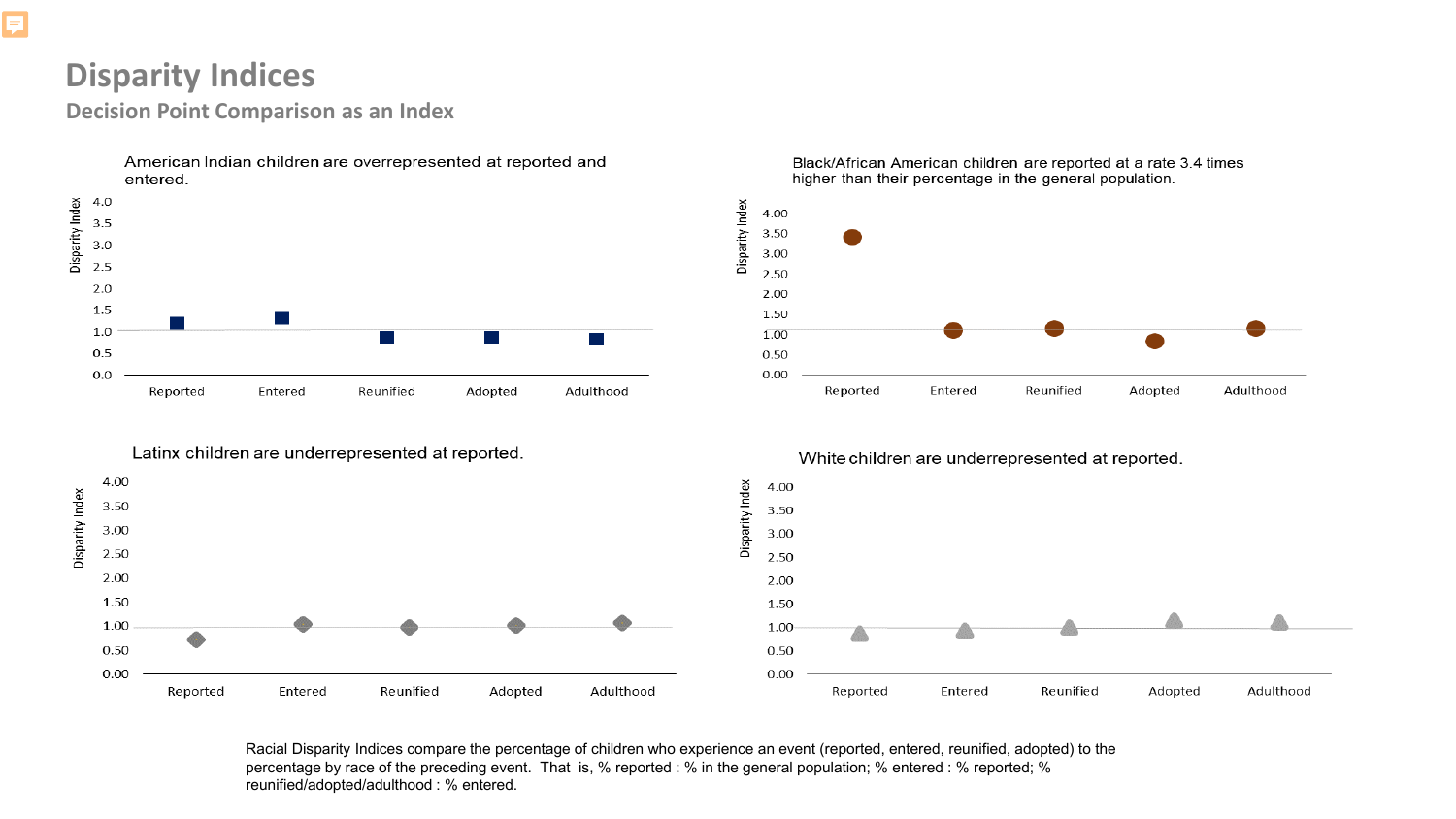## **Impact Disproportionality by Connecting to Community and Basic Resources**

F

Concrete Support Access to housing, food, health care, child care, income

- Prevention service training for mandated reports w/ Prevent Child Abuse Arizona (date)
- Concrete supports using American Rescue Plan CB Child Abuse Prevention funds.
- Next Event Analysis to inform policy about when DCS should be involved and prevention program design

Kinship Support Support without DCS involvement when the children are safe

• *Opportunity – Expand legal services to provide legal means to care for a child*

Services for Intact Families Availability of programs that support in-home safety plans, infants and toddlers

- All DCS contracted services can be provided to families with children at home
- Family Connections addresses concrete needs and protective factors, includes flex funds
- Availability of providers that look like the families served
- SENSE Program for Substance Exposed Newborns, in-home with a parent

**Service Expansion** Programs in home communities without DCS involvement

- Advocating for federal FFPSA funding for Infant-Toddler Home Visiting programs
- *Opportunity - Partnerships with community-based programs, faith-based programs, and DES to provide concrete resources and social supports*

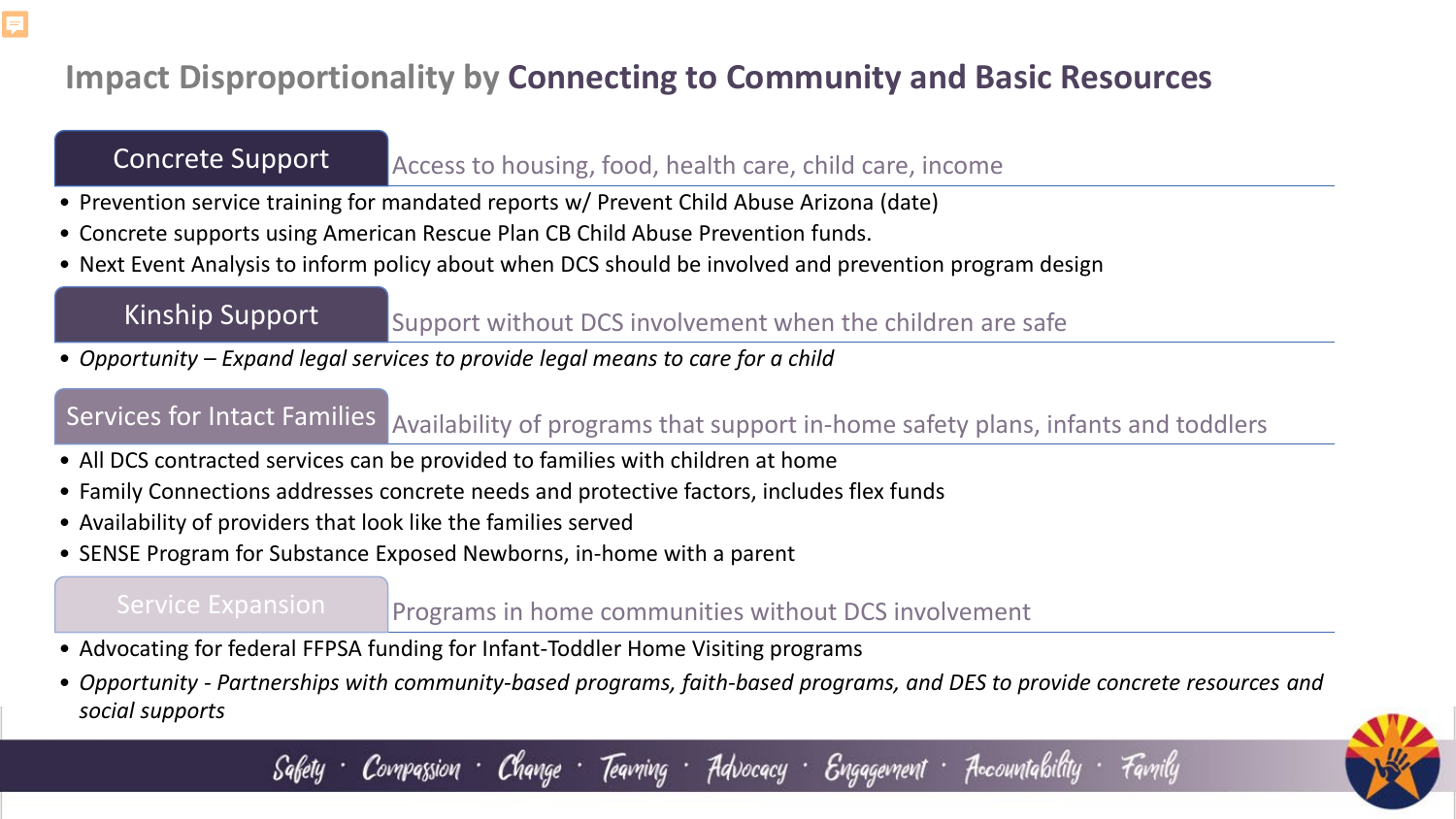## **Impact Disproportionality by Making Consistent Unbiased Shared Decisions**

Mandated Reporting Consistency in decisions to make a DCS report

• Mandated reporter training based on objective criteria of statute

Safety Decision Model Practice fidelity to a comprehensive model

- SAFE AZ model supported by Supervision and Supervision Coach Program for practice proficiency
- Domestic Violence practice model for accuracy in safety assessment partnering with ACESDV and GOYFF
- Proficiency of SAFE AZ application in TDM meetings

# Cultural Humility & Empathy Self-awareness and access to information

- Cultural Humility and Empathy training for all DCS Field Operations staff (summer 2022)
- Information exchange and partnership with refugee and immigrant communities
- Dialogue about bias, culture, and assumptions in all Clinical Supervision discussions
- Culture Brokers, Parent Allies, Team-Based Parent Representation

Case Reviews **Example 2** Impact a family and raise staff proficiency

- Cases identified by African American community members or the parent
- Cases identified by DCS
- Independent from field operations, obtain expert guidance when applicable, family meetings led by Casey Family Programs